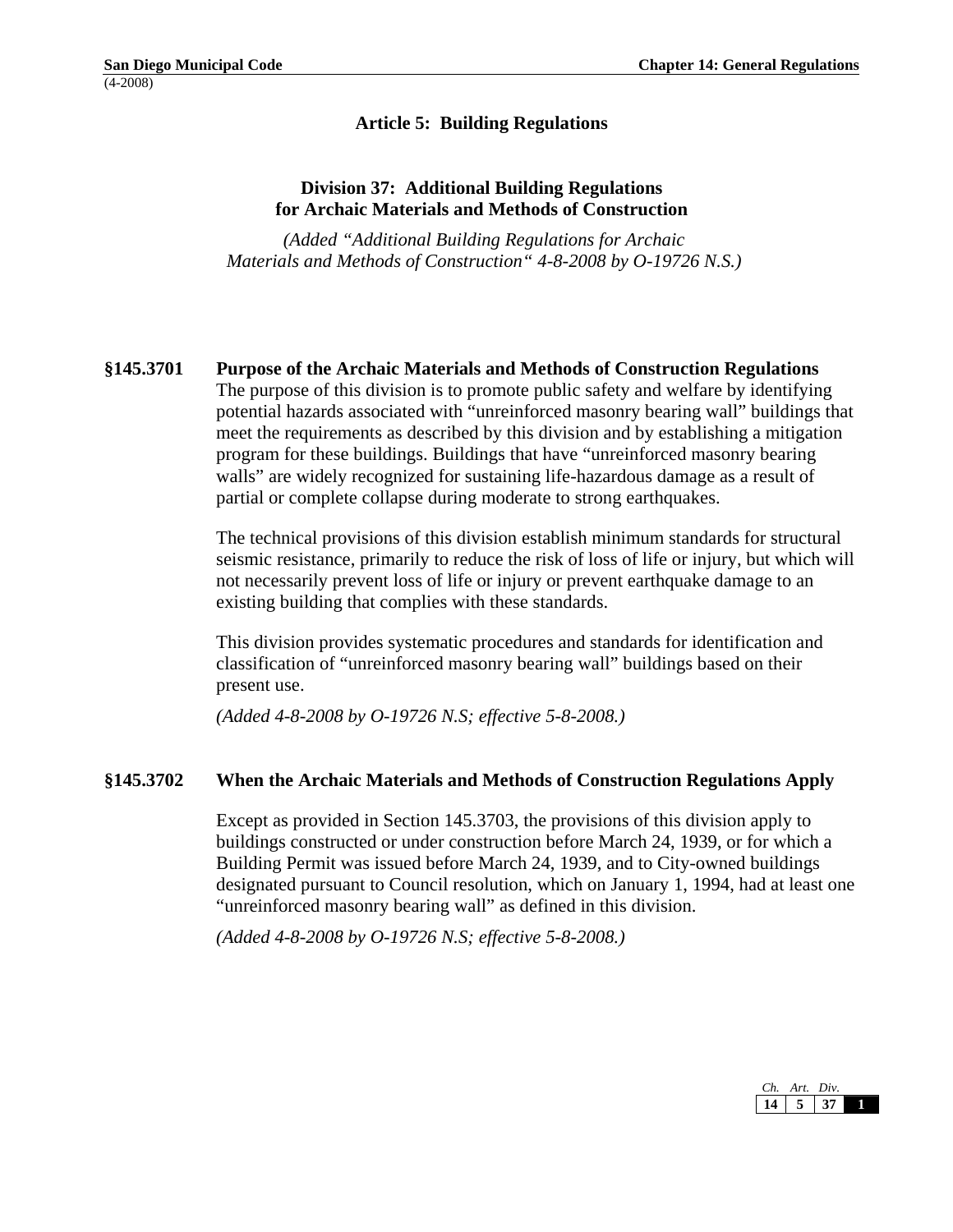## **§145.3703 Exemptions from the Archaic Material and Methods of Construction Regulations**

This division shall not apply to the following:

- (a) Any detached single or two-family dwelling unit and detached apartment houses containing five or fewer units used solely for residential purposes and the accessory buildings for these occupancies. The exemption does not apply to buildings or structures containing mixed or nonresidential occupancies.
- (b) Buildings that have been completely seismically retrofitted to comply with earlier editions of these regulations as provided in San Diego Municipal Code Chapter 9, Division 88, (Archaic Materials and Method of Construction), or equivalent, Chapter 14, Article 5, Division 4 (Additional Building Regulations for Archaic Materials and Methods of Construction) before January 1, 2008. Complete seismic retrofit shall be as determined by the Building Official.

 *(Added 4-8-2008 by O-19726 N.S; effective 5-8-2008.)* 

## **§145.3704 Definitions for this Division Only**

The following definitions apply to this division:

Building for the purpose of determining occupant load, means any contiguous or interconnected structure and for the purpose of engineering evaluation, means the entire structure or any portion thereof that will respond to seismic forces as a unit.

Building Collapse or Partial Collapse means the condition brought about by inadequate resistance to loading in which the actual structure of a building, including External Hazards, whether entire or localized, gives way internally, or onto lower adjacent buildings (with a minimum height differential of 6 feet) or onto an adjacent exit or public way.

Building Maintenance means the act or process of applying preservation treatments to a building or structure. It includes housekeeping; routine and cyclic work scheduled to mitigate wear and deterioration without altering the appearance of the building or structure; and the repair or replacement in kind of broken or worn-out elements, parts, or surfaces to keep the existing appearance. Building maintenance includes stabilization work necessary to protect damaged historic fabric from additional damage and the actions taken to prevent damage and minimize deterioration of an object by practicing preventive conservation or by performing a suitable treatment on the object itself.

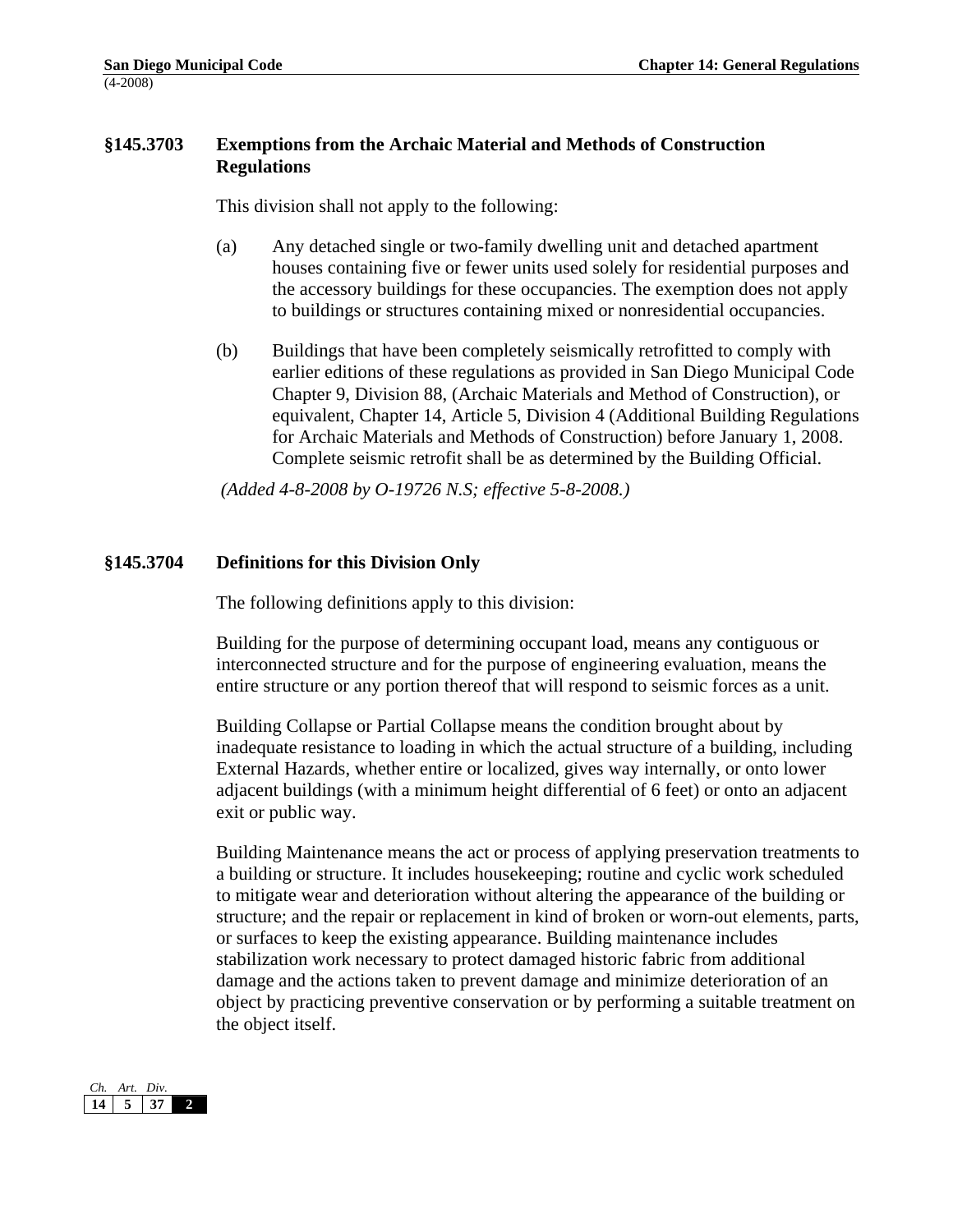California Existing Building Code (CEBC) shall mean the 2007 California Existing Building Code, California Code of Regulations Title 24, Part 10 as published by the California Building Standards Commission.

Cumulative Value of Remodel or Renovation means the Value of Remodel or Renovation accumulated from January 1, 2001 to the date an event regulated by this division occurs. The Cumulative Value of Remodel or Renovation shall exclude the value of any nonstructural tenant improvements made or performed subsequent to the date a building owner provides floor-to-wall and roof-to-wall anchors under Section 145.3711.

Date of Service means the date the Building Official served an order requesting compliance with this division to an owner of a building either in person or by deposit in the U.S. Mail, postage prepaid and certified return requested.

Essential Facility means any building or structure classified in Occupancy Category IV in accordance with Table 1604.5 of the 2007 California Building Code.

Existing Use or Occupancy means any use or occupancy that was legally established in a building at any time since its original construction.

External Hazards means objects attached to or located on the roof structure or forming the exterior facade of a building that have the potential to give way internally or onto lower adjacent buildings (with a minimum height differential of 6 feet) or onto an adjacent exit or public way. Examples include nonstructural exterior wall panels such as masonry infill or decorative precast concrete, parapets, masonry chimneys, tile roofing, fire escapes or balconies, tanks and masonry, or stone wall veneers and wall ornamentation.

Hazard Category means the ranking assigned a use or occupancy as determined under Table 145-37A of Section 145.3727 and based on degree of probable risk of loss of life or injury due to a seismic event.

Hazardous Facility means any building or structure containing hazardous materials and classified in Occupancy Category III when assigned to Seismic Design Category C, D, or E in accordance with Table 1604.5 of the 2007 California Building Code.

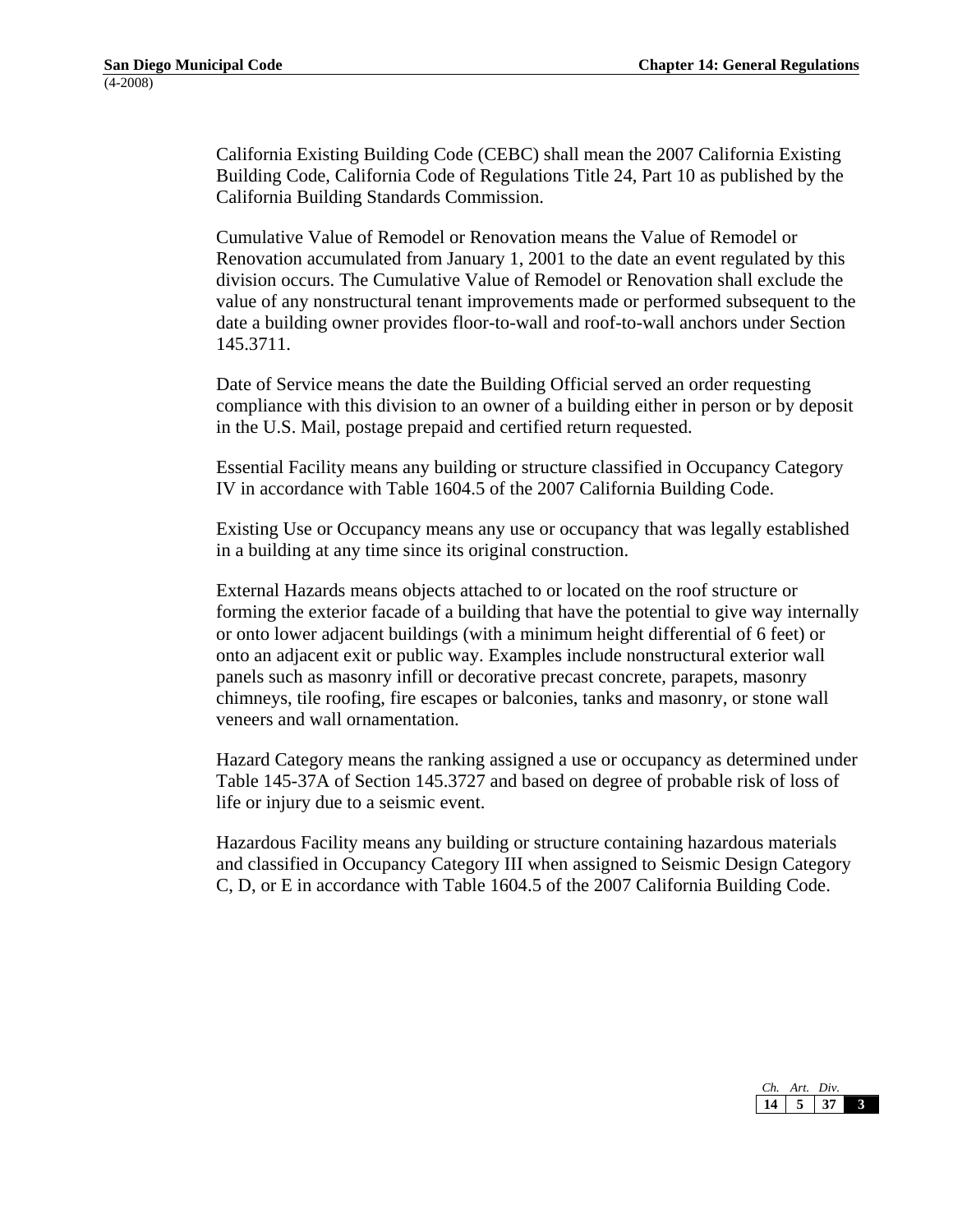Historical Building means any qualified Historical Building as defined by the State Historical Building Code (SHBC) under California Health and Safety Code sections 18950-18960. Historical Building includes any structure, collection of structures, historical landscape, artifacts, objects and their associated sites, and historic districts deemed of importance to the history, architecture, or culture of an area by an appropriate local, state, or federal governmental jurisdiction. Historical Building also includes designated contributing buildings listed in a historical district; structures on official federal, state, or local historical registers or official inventories, such as the National Register of Historic Places, State Historical Landmarks, State Points of Historical Interest; and officially adopted City or county registers or inventories of historical or architecturally significant sites, places, or landmarks. Structures included in inventories submitted to the Office of Historic Preservation shall be treated as Historical Buildings if they have been evaluated by the Office and given any rating other than ineligible.

Remodel or Renovation means any work requiring a permit pursuant to Sections 129.0202 and 129.0203 including additions; alterations; interior improvements; electrical, mechanical, and plumbing upgrading or replacement; or structural upgrading or replacement.

Retrofit Guideline Document means a document developed by the owner of a building detailing plans for a complete seismic retrofit of the building according to the technical provisions of this division.

Seismic Retrofit (Complete) means the mitigation of any deficiencies found to exist in the building's lateral force-resisting system that could potentially cause collapse or partial collapse.

State Historical Building Code shall mean the prevailing edition of the California State Historical Building Code, California Code of Regulations, Title 24 Part 8.

Structural Survey and Engineering Report means the investigation and subsequent preparation of a report by a civil or structural engineer or architect licensed in the State of California, which addresses the existence, nature, and extent of structural deficiencies that could result in collapse or partial collapse of a building and the existence, nature, and extent of deficiencies in the anchoring of external hazards.

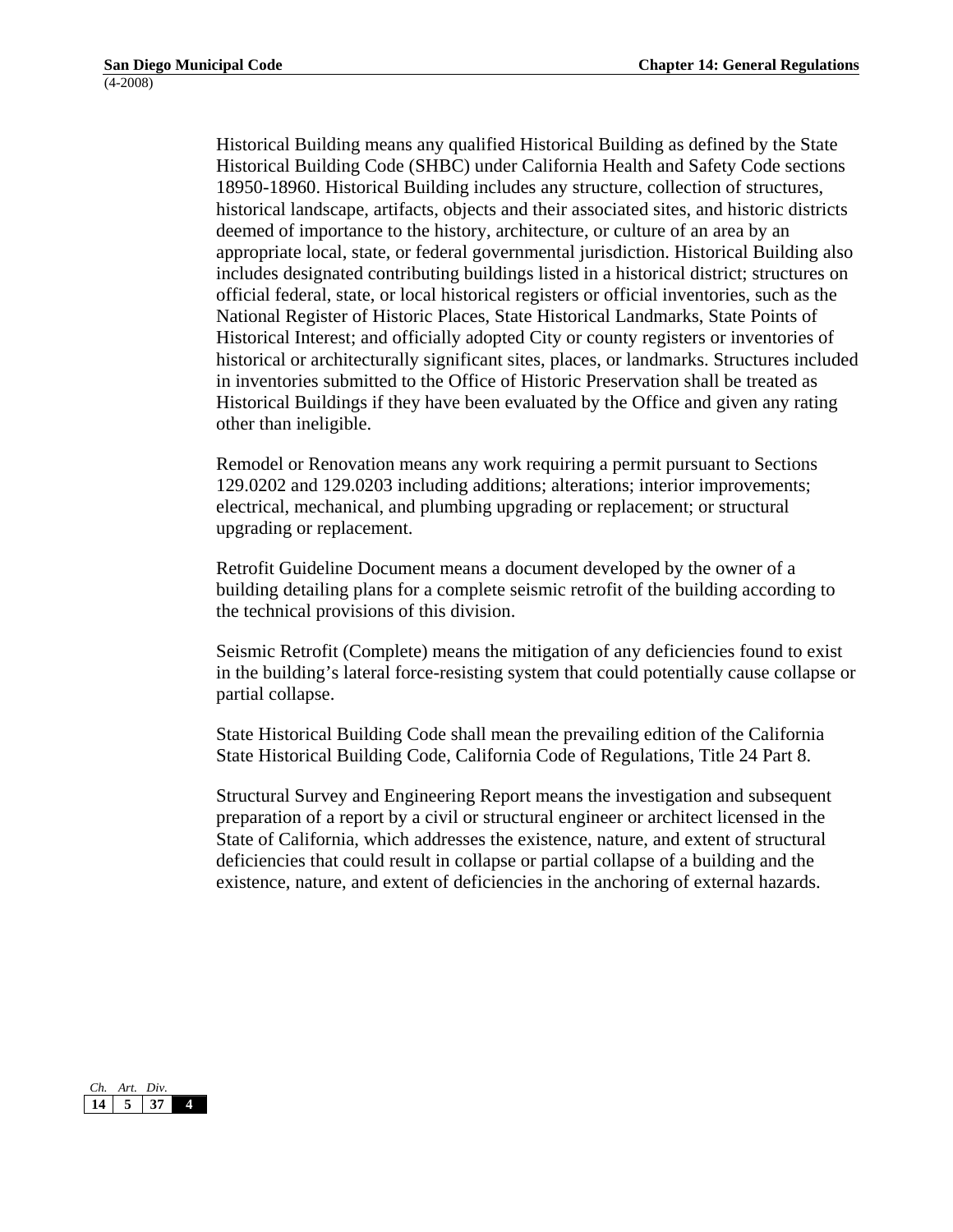Value of Remodel or Renovation means the valuation of work, requiring a permit, that is obtained by using the building valuation schedule administered by the Building Official for tenant improvements, additions or alterations in effect at the time of permit issuance or other evidence satisfactory to the Building Official of the valuation of work, whichever is less. If unpermitted work, for which a permit was required, is discovered after January 1, 2001, the valuation of the work is obtained by using the current building valuation schedule administered by the Building Official for tenant improvements, additions or alterations.

Value of the Building means the valuation of the building itself, obtained using the building valuation schedule administered by the Building Official at the time of construction or an appraisal certified by a member of a recognized appraisal institute, whichever is greater.

*(Added 4-8-2008 by O-19726 N.S; effective 5-8-2008.)* 

## **§145.3705 General Regulations for Archaic Materials and Methods of Construction**

- (a) When structural seismic upgrading is required or is being voluntarily provided, the building elements regulated by this division shall be those listed in Table No. A1-A of the 2007 California Existing Building Code.
- (b) In addition to the requirements set forth in this division, the provisions of the 2007 California Building Code, Chapter 34, shall also apply to alterations or additions made to buildings within the scope of this division.
- (c) This division does not require alteration of existing electrical, plumbing, mechanical, or fire safety systems unless their condition will cause the building to be classified as a dangerous building under Section 121.0404. If the building is declared dangerous, abatement of the dangerous condition shall be initiated under Chapter 12, Article 1, Division 4 (Procedures for Abatement of Unsafe, Dangerous, or Substandard Buildings or Structures).
- (d) Except as specifically provided for by 2007 California Building Code, Chapter 34, alterations performed solely to achieve compliance with the requirements of this division, or the value of such alterations, or both, shall not subject the owner to compliance with other provisions of the San Diego Municipal Code, such as Section 142.0610.

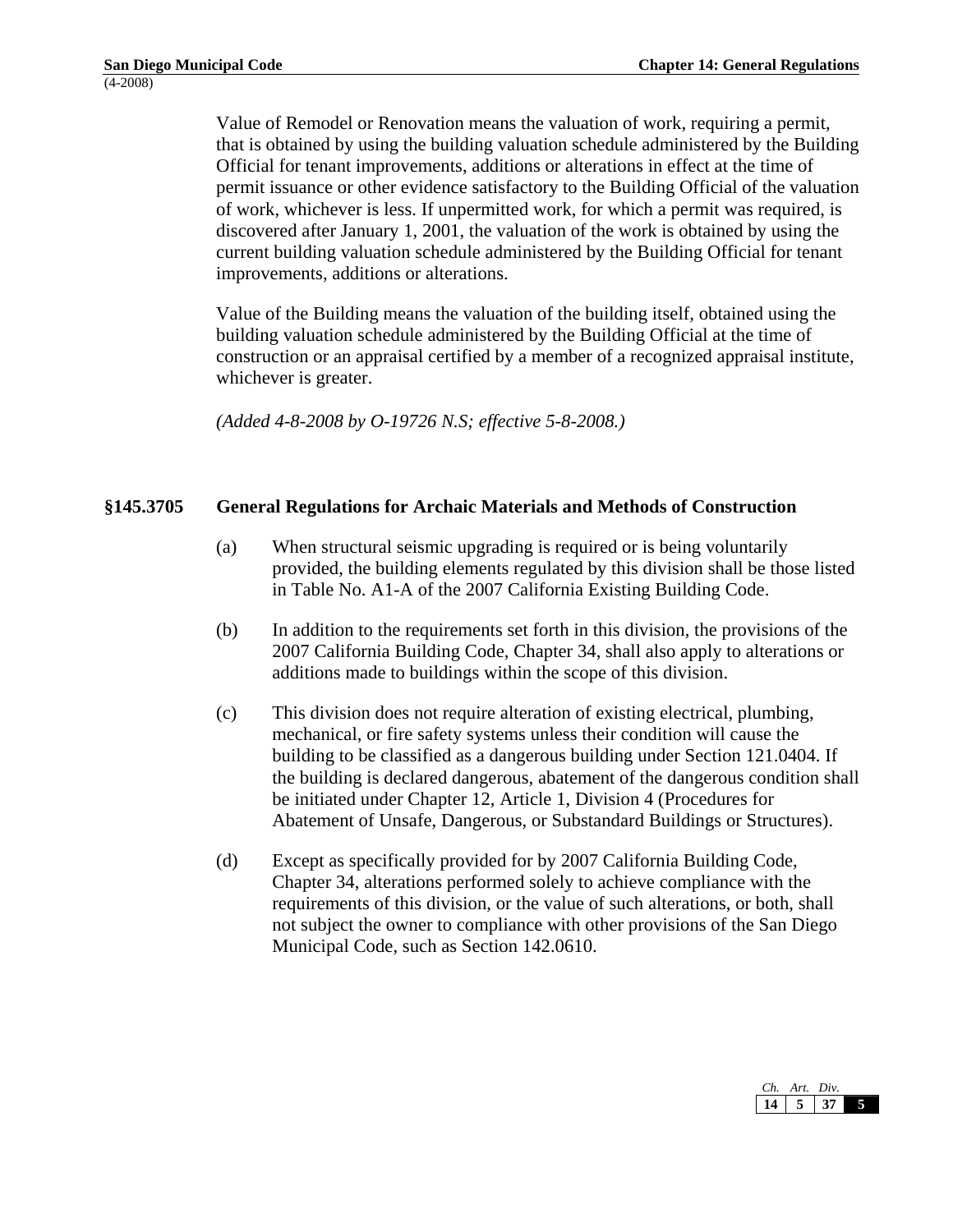- (e) For archaic material design values, refer to Sections A103 through A114 of the 2007 California Existing Building Code, including all tables and figures.
- (f) The technical provisions established by Section  $145.3705(e)$  shall not apply to the strengthening of buildings or structures classified as Hazardous Facilities in Occupancy Category III when assigned to Seismic Design Category C, D, or E or buildings or structures classified as classified as Essential Facilities in Occupancy Category IV in accordance with Table 1604.5 of the 2007 California Building Code. For required regulations refer to Section 145.3706.
- (g) Methods of analysis and design, the design values themselves, and the materials and methods of construction must be in accordance with the 2007 California Building Code and the 2007 California Existing Building Code, except as modified by this division.
- (h) Alternate materials, designs, or methods of construction may be approved and their use authorized by the Building Official in accordance with the provisions of Section 129.0109. The proposed materials, designs, or methods of construction must comply with the purposes of this division and be for the use intended.

## **§145.3706 Regulations for Essential or Hazardous Facilities**

- (a) The following buildings or structures shall be strengthened to meet the requirements of the 2007 California Building Code for new buildings in the same occupancy category or other such criteria that have been established by this jurisdiction.
	- (1) Buildings containing hazardous materials in Occupancy Category III when assigned to Seismic Design Category C, D, or E in accordance with Table 1604.5 of the 2007 California Building Code; or
	- (2) Essential facilities in Occupancy Category IV in accordance with Table 1604.5 of the 2007 California Building Code.
- (b) The Building Official may serve an order to comply with this division in accordance with Sections 145.3713, 145.3714, and 145.3715.

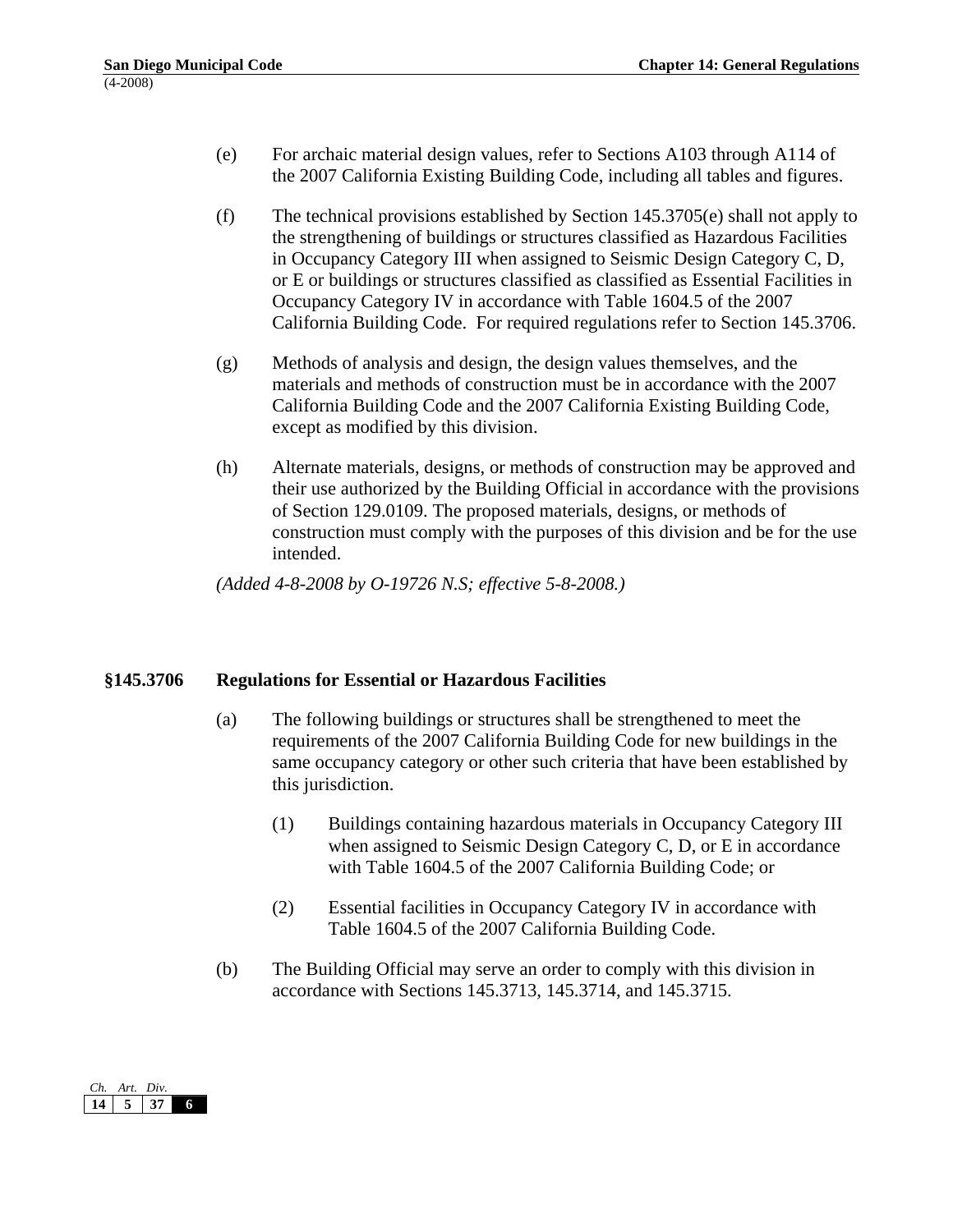- (c) The order shall require preparation of a Structural Survey and Engineering Report of the building to be completed in accordance with Sections 145.3718, 145.3719, 145.3720, and 145.3721.
- (d) If the Structural Survey and Engineering Report shows that the building meets the requirements of the State Historical Building Code, if applicable, or the 2007 California Building Code as adopted by the City for new buildings of the same occupancy category, no further action is required.
- (e) If it does not, the owner shall prepare and submit a Retrofit Guideline Document to the Building Official, in accordance with the provisions of Section 145.3724.
- (f) The owner shall either demolish or strengthen the building to meet the technical provisions of the Retrofit Guideline Document within 5 years from the date of service of the order.

## **§145.3707 Regulations for Remodels Exceeding 100 Percent of Valuation**

- (a) The regulations of this section apply to buildings within the scope of this division that meet the following condition:
	- (1) The Cumulative Value of Remodel or Renovation excluding the cost of seismic retrofit or the removal stabilization or bracing of External Hazards, exceeds 100 percent of the value of the building within any 5-year period after January 1, 2001.
		- (A) The 100 percent value shall exclude the value of any nonstructural tenant improvements made or performed after the date a building owner provides floor-to-wall and roof-to-wall anchors under this section;
		- (B) The value of the remodel is the value of work requiring a permit that is obtained by using the building valuation schedule administered by the Building Official for tenant improvements, additions, or alterations in effect at the time of permit issuance, or other evidence satisfactory to the Building Official, whichever is less.

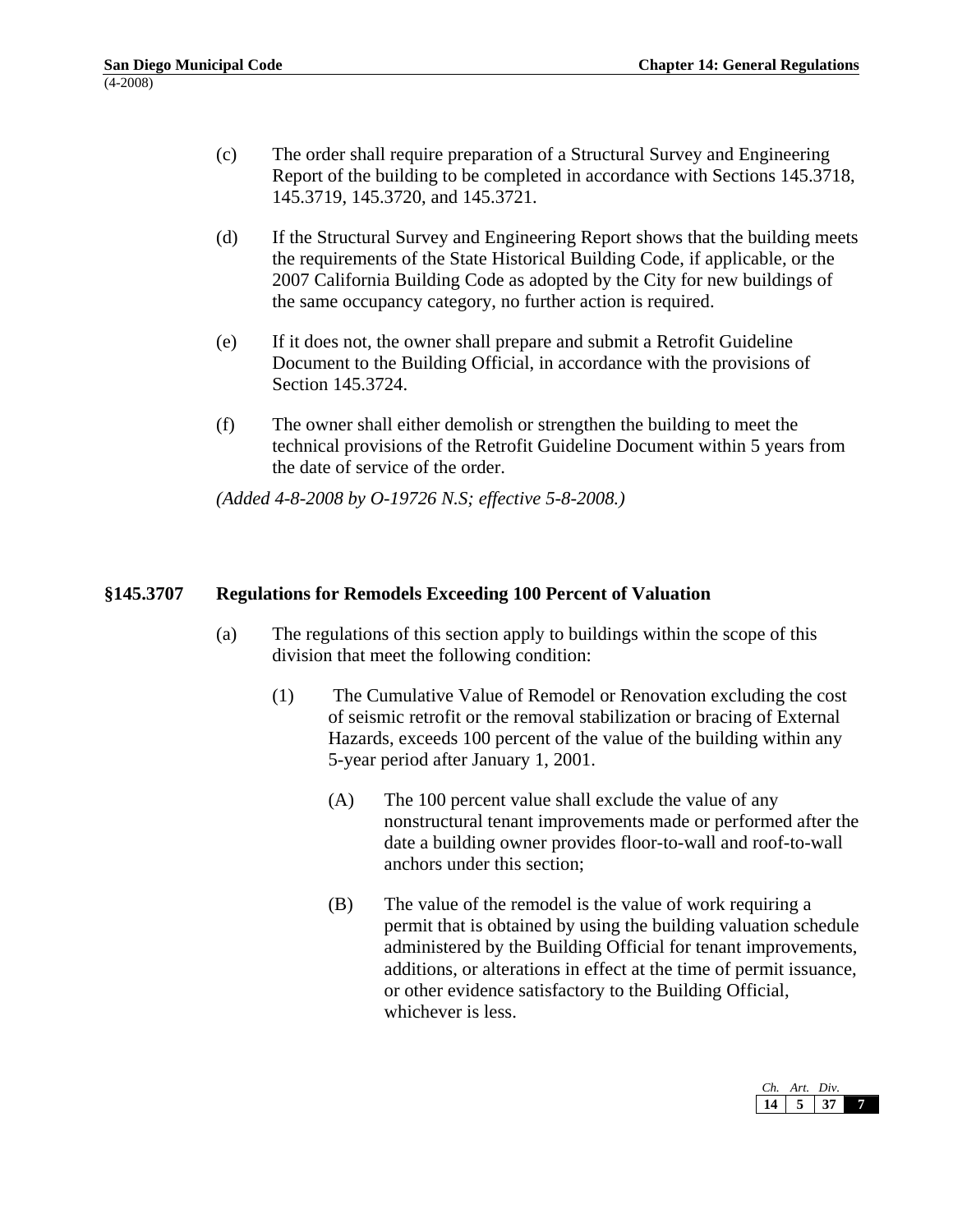- (C) If unpermitted work, for which a permit was required, is discovered after January 1, 2001, the valuation of the work is obtained by using the current building valuation schedule administered by the Building Official.
- (b) The Building Official may serve an order to comply with this division in accordance with Sections 145.3713, 145.3714, and 145.3715.
- (c) The order shall require preparation of a Structural Survey and Engineering Report of the building to be completed in accordance with Sections 145.3718, 145.3719, 145.3720, and 145.3721.
- (d) If the Structural Survey and Engineering Report shows that the building meets the requirements of the State Historical Building Code, if applicable, or the 2007 California Building Code for new buildings of the same occupancy category, no further action is required.
- (e) If it does not, the owner shall prepare and submit a Retrofit Guideline Document to the Building Official, in accordance with the provisions of Section 145.3724.
- (f) The time schedule shall specify completion dates for each phase of the seismic retrofit with the final date for completion of all items listed in the Structural Survey and Engineering Report to be a maximum of 10 years from the date of permit issuance for the portion of remodeling or renovation whose cost exceeds 100 percent of the value of the building.

## **§145.3708 Regulations for Change to a Higher Hazard Category**

- (a) The regulations of this section shall apply to buildings or structures within the scope of this division that meet the following conditions:
	- (1) If more than 33 percent of the total floor area of the building changes from an Existing Use or Occupancy to a Higher Hazard category use or occupancy as determined by Table 145-37A of Section 145.3727, except as provided in 145.3708(b).

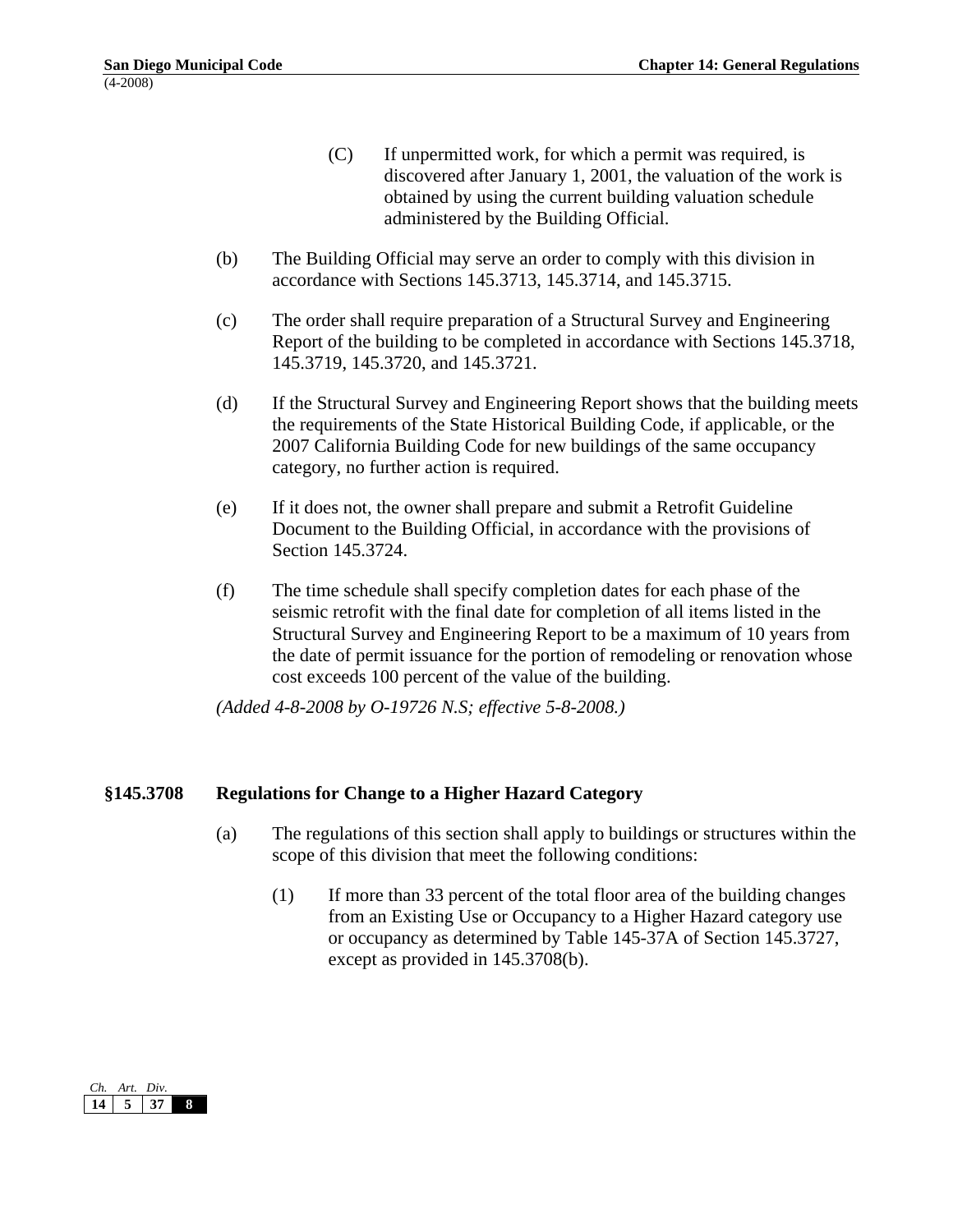- (b) If the use or occupancy of part or all of a building is changed to a higher relative hazard as determined by Table 145-37A, but the occupant load of the building is not increased, the building's hazard category will still be considered unchanged and the following regulations do not apply.
- (c) A Board of Appeals application must be completed and a notice recorded with the Office of the San Diego County Recorder to ensure that subsequent owners adhere to the required base load.
- (d) The Building Official may serve an order to comply with this division in accordance with Sections 145.3713, 145.3714, and 145.3715.
- (e) The order shall require preparation of a Structural Survey and Engineering Report of the building to be completed in accordance with Sections 145.3718, 145.3719, 145.3720, and 145.3721.
- (f) If the Structural Survey and Engineering Report shows that the building meets the requirements of the State Historical Building Code, if applicable, or the 2007 California Building Code for new buildings of the same occupancy category, no further action is required.
- (g) If it does not, the owner shall prepare and submit a Retrofit Guideline Document to the Building Official, in accordance with the provisions of Section 145.3724.
- (h) The time schedule shall specify completion dates for each phase of the seismic retrofit with the final date for completion of all items listed in the Structural Survey and Engineering Report to be a maximum of 10 years from the date of change of use or occupancy to a higher hazard category.

## **§145.3709 Regulations for Unsafe Buildings Within the Scope of this Division**

- (a) If the building is declared structurally unsafe, abatement of the unsafe condition shall be initiated in accordance with Chapter 12, Article 1, Division 4 (Procedures for Abatement of Unsafe, Dangerous or Substandard Structures).
- (b) The Building Official may serve an order to comply with this division in accordance with Sections 145.3713, 145.3714, and 145.3715.

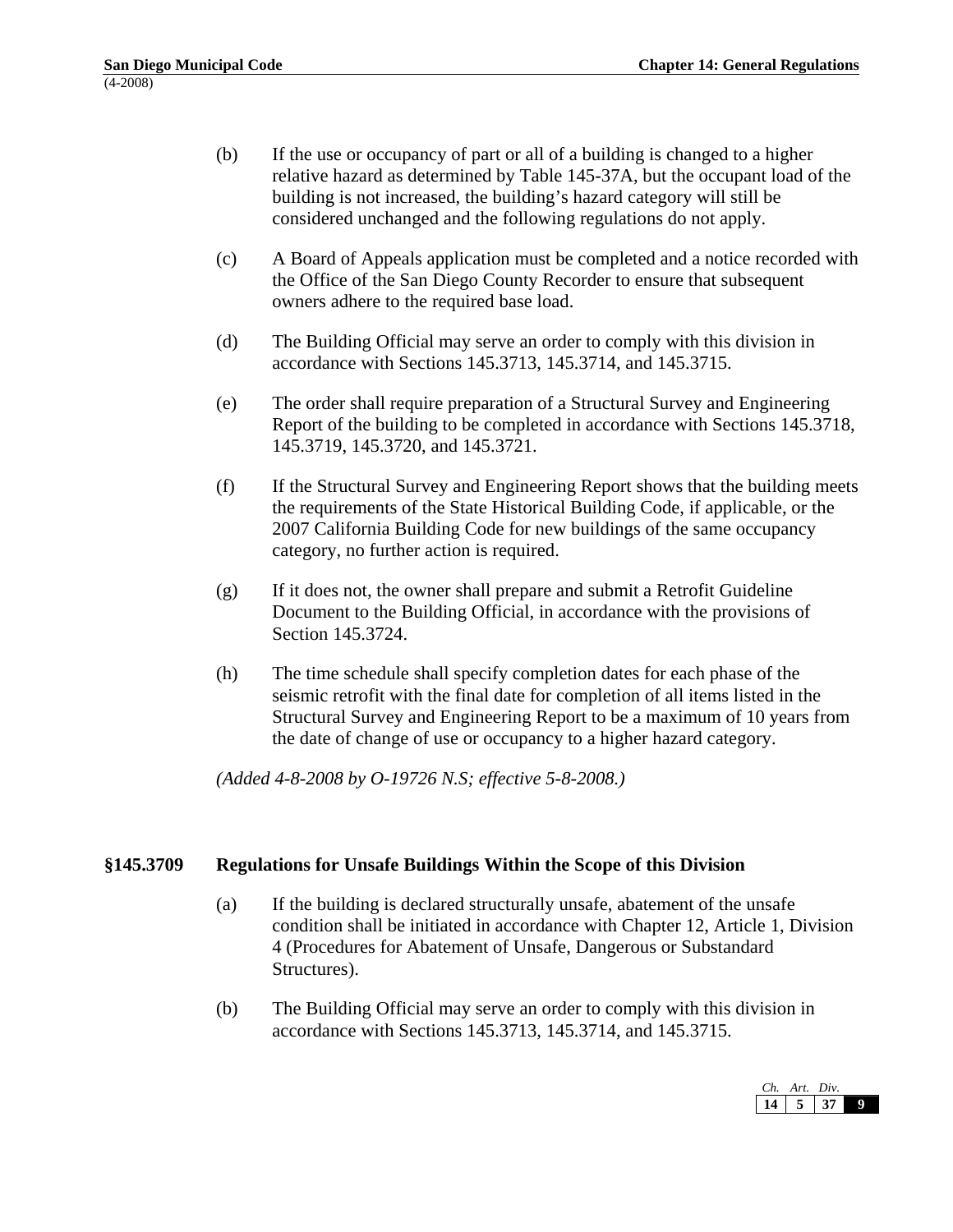- (c) The order shall require preparation of a Structural Survey and Engineering Report of the building to be completed in accordance with Sections 145.3718, 145.3719, 145.3720, and 145.3721.
- (d) If the Structural Survey and Engineering Report shows that the building meets the requirements of the State Historical Building Code, if applicable, or the 2007 California Building Code for new buildings of the same occupancy category, no further action is required.
- (e) If it does not, the owner shall prepare and submit a Retrofit Guideline Document to the Building Official, in accordance with the provisions of Section 145.3724.

#### **§145.3710 Regulations for Wall Anchorage and Parapet Bracing**

- (a) The regulations of this section apply to buildings that are within the scope of this division and are not Essential or Hazardous Facilities subject to the use limits of Section 145.3705(f) and that contain any parapets and other exterior wall or roof appendages or objects attached to or located on the roof structure or forming the exterior facade of a building that meet both of the following criteria:
	- (1) Critical Placement. Where the parapets, exterior wall, roof appendages, or any other external objects have the potential to give way internally or onto lower adjacent buildings (with a minimum height differential of 6 feet) or property, or onto an adjacent exit or public way; and
	- (2) Relative Height. Where the parapets and other External Hazards or exterior wall or roof appendages that extend above the lower of either the level of the closest adjacent roof-to-wall anchors or the roof sheathing do not meet the requirements of Sections A113.1 and A113.6 of the 2007 California Existing Building Code.
- (b) Examples include nonstructural exterior wall panels such as masonry infill or decorative precast concrete, parapets, masonry chimneys, tile roofing, fire escapes or balconies, tanks and masonry or stone wall veneers and wall ornamentation.

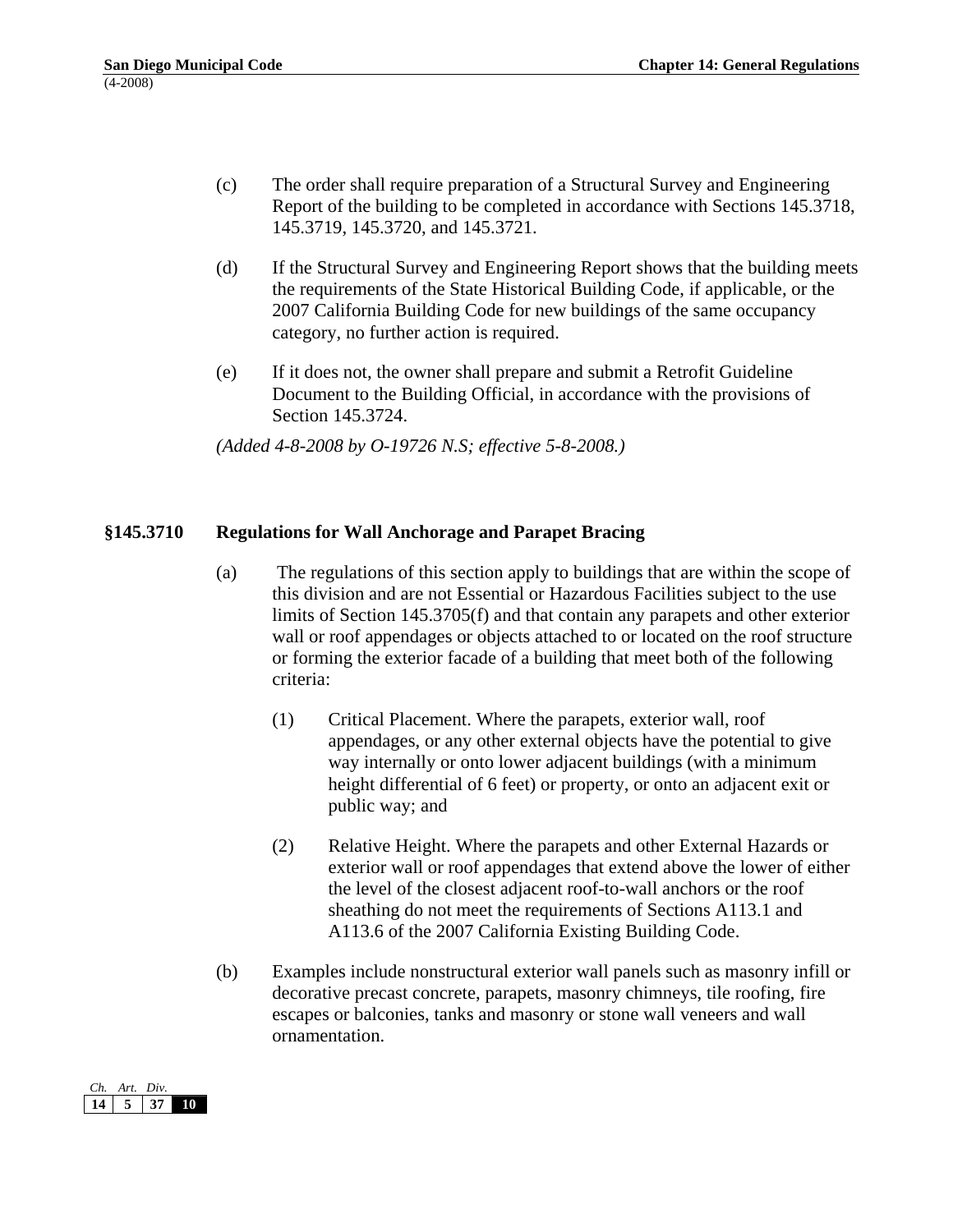- (c) The owner of a building regulated by this section shall, within 5 years after the Date of Service of an order to comply, provide partial seismic mitigation in the form of the removal, stabilization, or bracing of all the building elements that meet both of the criteria of Section 145.3710(a) (1) and (2).
- (d) The removal, stabilization, and bracing process shall include the provision of roof-to-wall anchors around the perimeter of the entire building.

Existing roof-to-wall anchors must meet, or shall be upgraded to meet, the minimum requirements of Section A113.1 of the 2007 California Existing Building Code, or new anchors meeting the minimum requirements of Section A113.1 shall be installed.

- (e) If the building is an Historical Building, this construction shall comply with the State Historical Building Code and parapet removal may not be used as a method to mitigate External Hazards.
- (f) No further action is required by the owner of a building covered by this section, unless one of the actions covered by Sections 145.3707, 145.3708, 145.3709, or 145.3710 occurs.

*(Added 4-8-2008 by O-19726 N.S; effective 5-8-2008.)* 

## **§145.3711 Regulations for Remodels over 50 Percent of Building Value**

- (a) The regulations of this section apply to buildings within the scope of this division that meet the following conditions:
	- (1) The buildings or structures are not Essential or Hazardous Facilities subject to the use limits of Section 145.3705 (f); and
	- (2) The Cumulative Value of Remodel or Renovation accumulated since January 1, 2001, excluding the cost of seismic retrofit, or the removal, stabilization, or bracing of External Hazards, exceeds 50 percent of the value of the building within any 5-year period after January 1, 2001.
		- (A) The 50 percent value shall exclude the value of any nonstructural tenant improvements made or performed after the date a building owner provides floor-to-wall and roof-to-wall anchors under this section.

| Art. | Div. |  |
|------|------|--|
|      |      |  |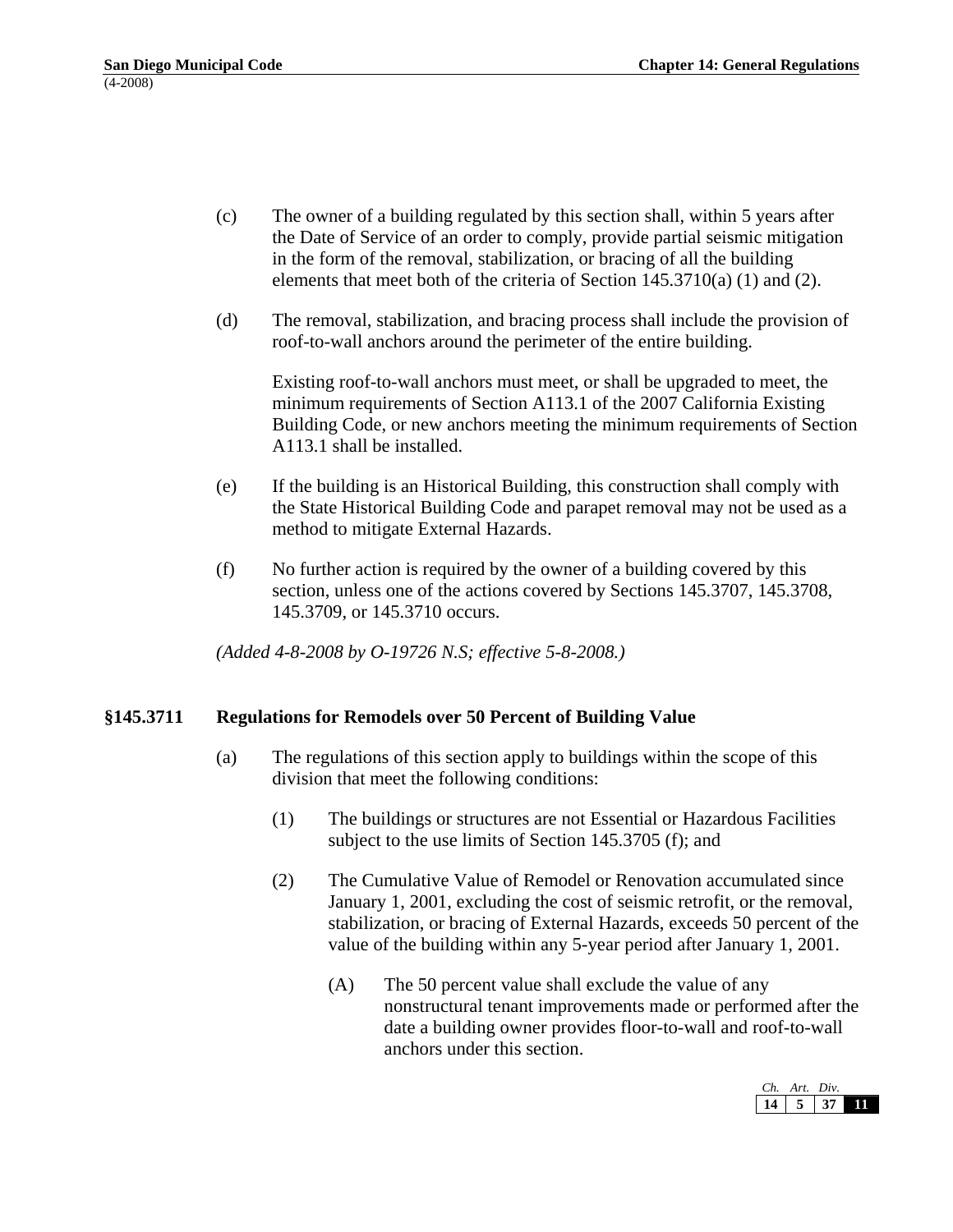- (B) The value of the remodel is the valuation of work requiring a permit that is obtained by using the building valuation schedule administered by the building official for tenant improvements, additions, or alterations in effect at the time of permit issuance, or other evidence satisfactory to the Building Official, whichever is less.
- (C) If unpermitted work, for which a permit was required, is discovered after January 1, 2001, the valuation of the work is obtained by using the current building valuation schedule administered by the Building Official.
- (b) The owner of a building regulated by this section shall, within 5 years after the Date of Service of an order to comply, provide floor-to-wall and roof-towall anchors around the perimeter of the entire building. Existing floor-towall and roof-to-wall anchors must meet, or shall be upgraded to meet, the minimum requirements of Section A113.1 of the 2007 California Existing Building Code, or new anchors meeting those requirements shall be installed.
- (c) If the building is an Historical Building, the installation shall comply with the State Historical Building Code.
- (d) The owner may have a Structural Survey and Engineering Report prepared. Installation will not be required if the owner establishes to the satisfaction of the Building Official, through a Structural Survey and Engineering Report, that the existing anchoring system meets those requirements.

## **§145.3712 Regulations for Historical Buildings Within the Scope of this Division**

- (a) Historical Buildings or structures as defined by Section 145.3704 shall comply with the minimum structural provisions of the State Historical Building Code (SHBC), Title 24, Part 8, California Code of Regulations. Provisions found within the State Historical Building Code for the seismic strengthening of Historical Buildings may be used to comply with this division.
- (b) Strength Values for existing materials are given in Table A1-D and for new materials in Table A1-E of the 2007 California Existing Building Code. Strength Values for new materials not specified in the 2007 California Building Code or Table No. A1-E of the 2007 California Existing Building Code may be based on substantiating research data or engineering judgment, subject to the approval of the Building Official.

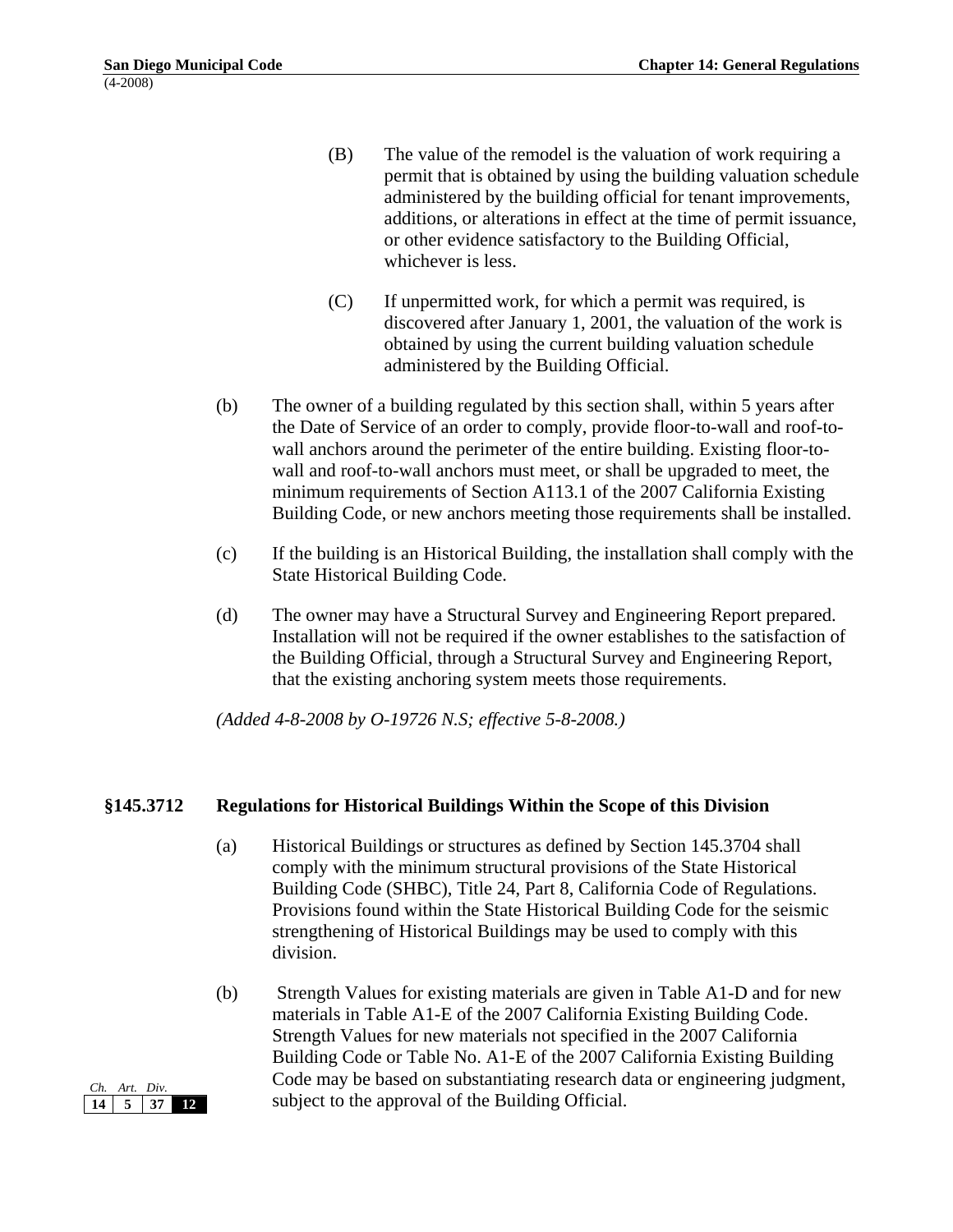- (c) Alternative materials, design, or methods of construction may be approved by the Building Official in accordance with the provisions of Section 129.0109. In addition, when a request for an alternative proposed design, material, or method of construction is being considered, the Building Official may file a written request for review to the State Historical Building Safety Board for its consideration, advice, or findings in accordance with the State Historical Building Code.
- (d) Demolition of Historical Buildings may not be allowed unless the demolition complies with Chapter 14, Article 3, Division 2 (Historical Resources Regulations) and any other provisions of the Land Development Code relating to historic preservation and the State Historical Building Code, California Health and Safety Code sections 18950 through 18961.

## **§145.3713 Authority to Issue an Order to Comply with this Division**

The Building Official may prepare and serve an order to comply with the procedures and regulations of this division to the owner of each building that is within the scope of this division.

*(Added 4-8-2008 by O-19726 N.S; effective 5-8-2008.)* 

## **§145.3714 Service of the Order to Comply**

- (a) The order shall be in writing and shall be served upon the owner of the building as shown on the last equalized property tax assessment roll of the San Diego County Assessor. The order may also be served upon the person in apparent charge or control of the building. The order shall be served in person or by certified mail, postage prepaid and return receipt requested.
- (b) The Building Official may at the written request of the owner, order that the building comply with this division before the normal service date for the building.

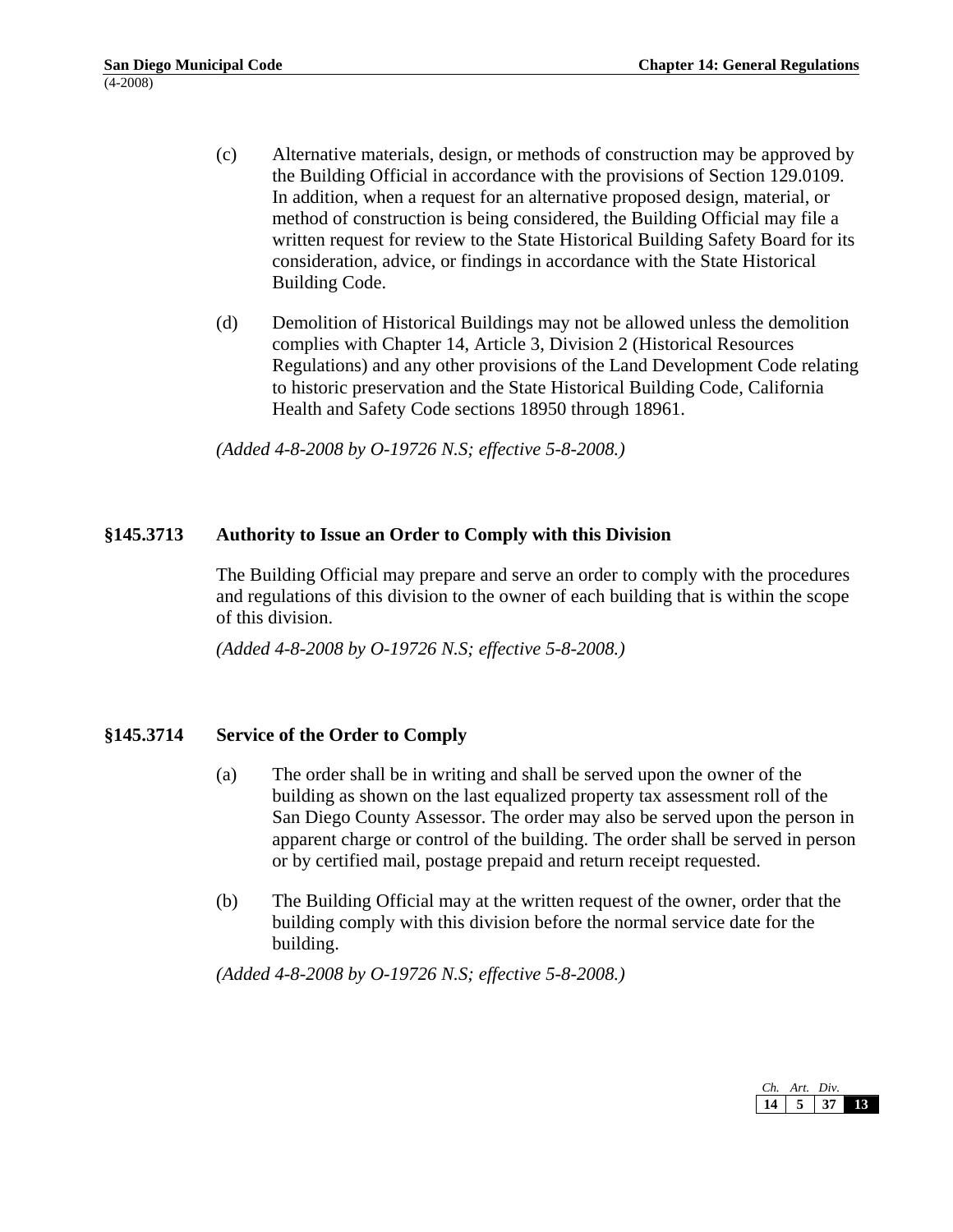## **§145.3715 Contents of Order to Comply**

The order shall reference this division which references Sections A102 through A114 of the 2007 California Existing Building Code, which set forth the owner's alternatives and time limits for compliance. The order shall specify that the Building Official has determined that the building is within the scope of this division and one of the following conditions applies:

- (a) The building is an Essential Services facility or a Hazardous Facility requiring compliance with Section 145.3706;
- (b) The owner is required to provide partial seismic mitigation in the form of External Hazard removal and stabilization or bracing within 5 years after the Date of Service in accordance with Section 145.3710;
- (c) The building is within the scope of this division due to the occurrence of the condition listed in Section 145.3711 that requires the owner to provide partial seismic mitigation in the form of floor-to-wall and roof-to-wall anchors within a 5-year period after the Date of Service;
- (d) The building is within the scope of this division due to occurrence of one of the conditions listed in Sections 145.3707, 145.3708, and 145.3709 that requires the owner to submit a complete Structural Survey and Engineering Report to the Building Official within 120 calendar days and, if applicable, a Retrofit Guideline Document within 240 calendar days after the Date of Service.

*(Added 4-8-2008 by O-19726 N.S; effective 5-8-2008.)* 

## **§145.3716 Appeal from Order to Comply**

- (a) The owner or person in charge or control of the building may appeal the Building Official's initial determination that the building is within the scope of this division or request an extension of time to a Hearing Officer appointed by the City Manager pursuant to administrative hearing regulations promulgated by the City Manager.
- (b) Any appeal in accordance with this section shall be filed with the Building Official within 90 calendar days after the Date of Service of the Order to Comply. The appeal shall be made in writing upon appropriate forms provided by the Building Official and the grounds for the appeal shall be stated clearly and concisely.

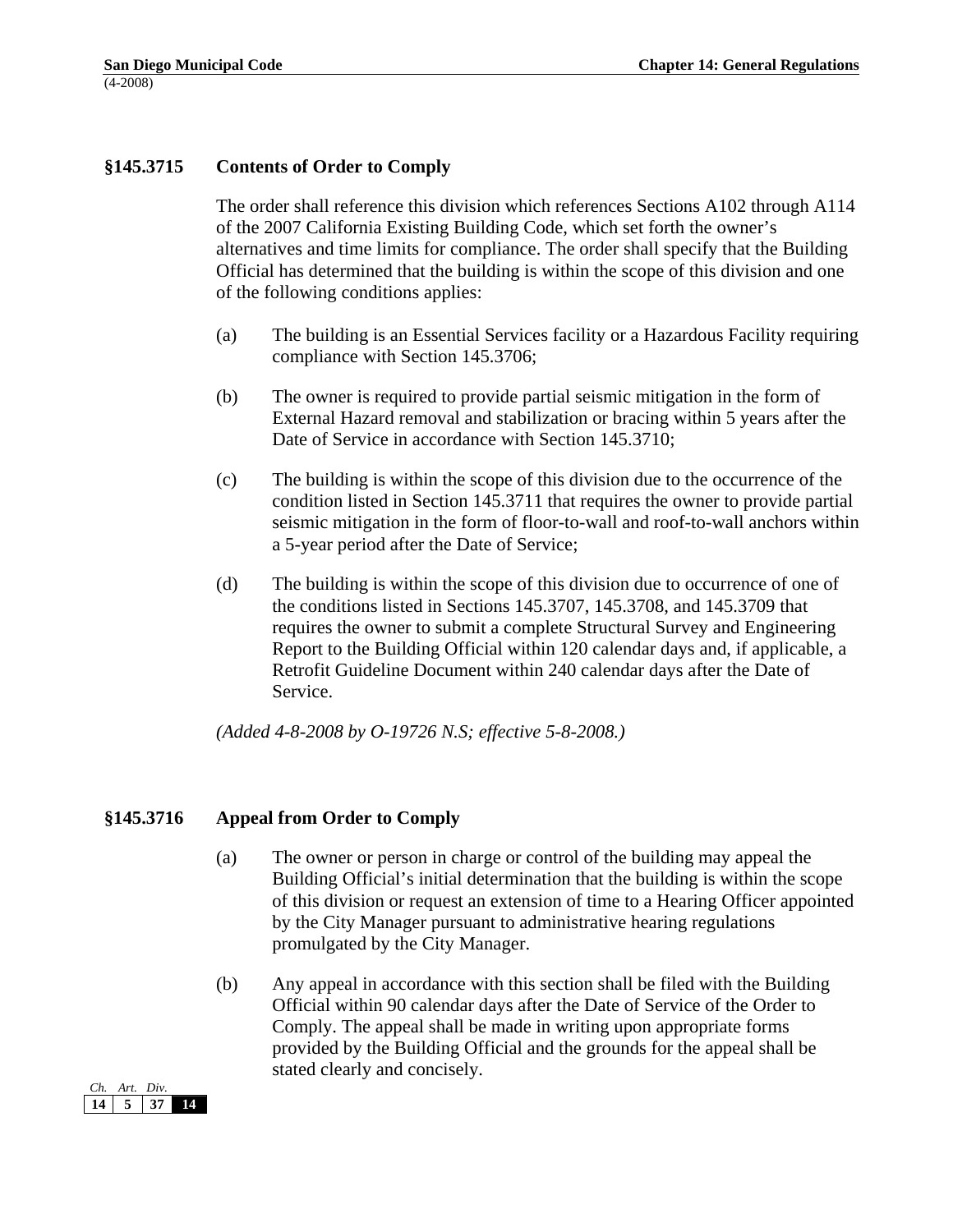- (c) Any appeal in accordance with this section shall be decided by the Hearing Officer no later than 60 calendar days after the date that the appeal is filed unless extended for good cause and, in that case, as soon as reasonably possible thereafter. If the appeal is decided adversely to the owner, the owner shall then comply with the Building Official's order, either as provided for in the Hearing Officer's order or as specified in the original order with due allowance for the time the appeal was processed.
- (d) Other appeals or requests for determination of alternate equivalency to, minor deviations from, or interpretations of the provisions of this division shall be made in accordance with the procedures established in Section 129.0104.

## **§145.3717 Enforcement of an Order to Comply**

If the owner or other person in charge or control of the subject building fails to comply with any order issued by the Building Official pursuant to this division within any of the time limits of this section, or following an appeal pursuant to Section 145.3716, the Building Official may pursue any administrative or judicial remedies provided for in Municipal Code Chapters 1 or 12. This may include an order that the entire building be vacated and remain vacated until the order has been complied with. If compliance with the order has not been accomplished within 90 calendar days after the date the building has been ordered vacated or such additional time as may have otherwise been granted, the Building Official may order its demolition in accordance with the provisions of Chapter 12, Article 1, Division 4 (Procedures for Abatement of Unsafe, Dangerous or Substandard Structures), or by court order pursuant to the provisions of Municipal Code Chapter 1.

*(Added 4-8-2008 by O-19726 N.S; effective 5-8-2008.)* 

## **§145.3718 Preparation and Content of a Structural Survey and Engineering Report**

- (a) The purpose of a Structural Survey and Engineering Report is to investigate and evaluate, in a thorough and unambiguous fashion, a building's structural systems that resist the forces imposed by earthquakes and to determine if any individual portion or combination of these systems is inadequate to prevent a structural failure (collapse or partial collapse).
- (b) When required, a Structural Survey and Engineering Report shall be submitted to the Building Official within 120 calendar days after the Date of Service.

| Art. | Div. |  |
|------|------|--|
|      |      |  |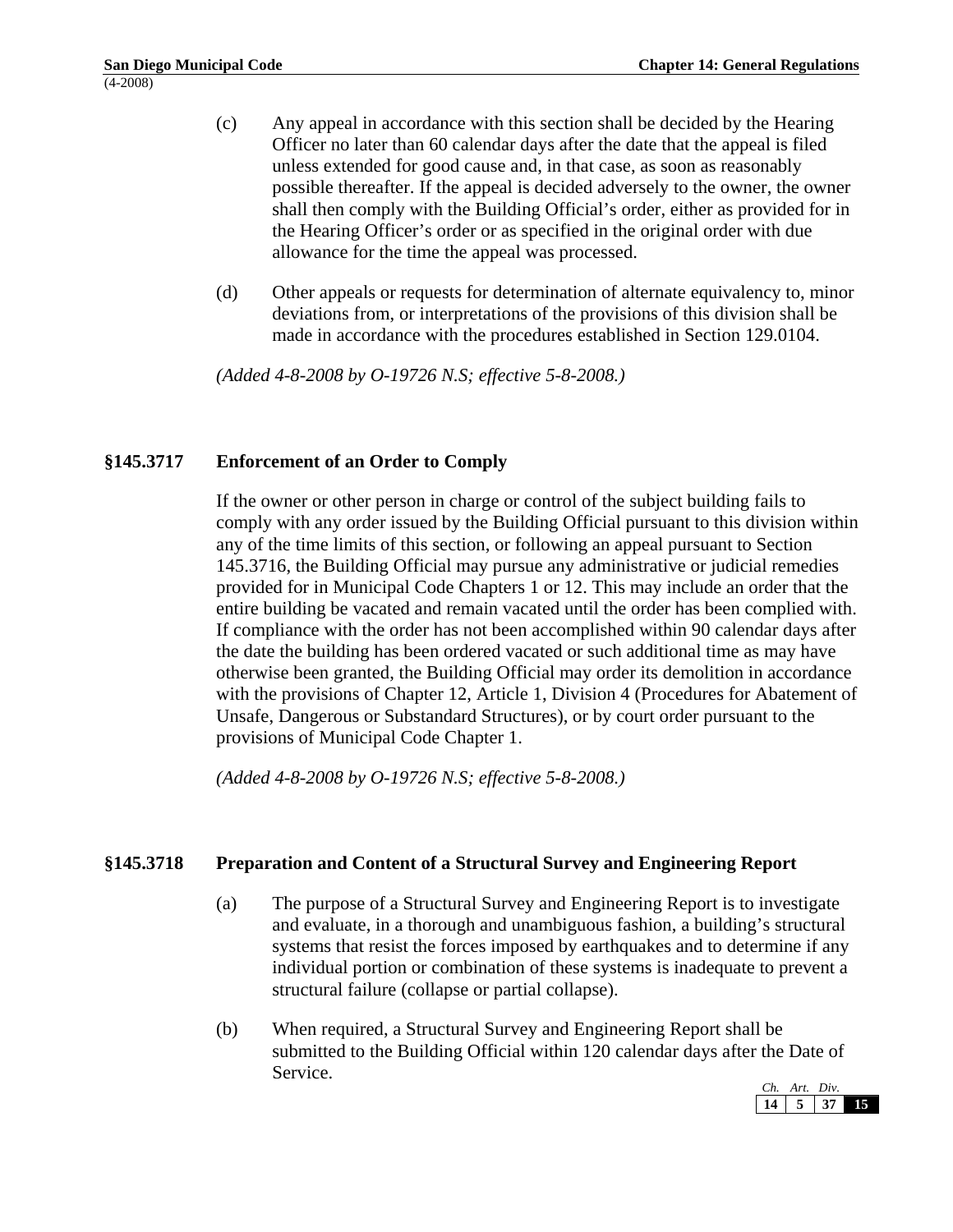- (c) The Structural Survey and Engineering Report shall investigate and analyze buildings within the scope of this division as individual cases without comparison to similar type or age buildings. Generalities or stereotypes are to be avoided in the evaluation process by focusing on the specifics of the structural system of the building in question and the local geology of the land on which the building is constructed.
- (d) If the building is an Historical Building, all items listed in the Structural Survey and Engineering Report requiring mitigation shall be thoroughly addressed under the provisions of the State Historical Building Code.

## **§145.3719 Level of Investigation**

Some buildings will require extensive testing and field investigation to uncover potential structural deficiencies, while others will allow the same level of overall evaluation by a less complicated process due to simplicity of design or the availability of original or subsequent alteration design and construction documents. The level of investigation must be sufficient to produce a report that is complete and can serve as a sound basis for a conclusion on the collapse or partial collapse hazard a building may present.

*(Added 4-8-2008 by O-19726 N.S; effective 5-8-2008.)* 

## **§145.3720 Format of Report**

The report shall contain, at a minimum, the following information:

- (a) General Information. A description of the building including:
	- (1) Street address.
	- (2) Character of use or occupancy with plans indicating the square footage of each use.
	- (3) Plans and elevations showing the location, type, and extent of lateral force-resisting elements in the building, both horizontal and vertical.

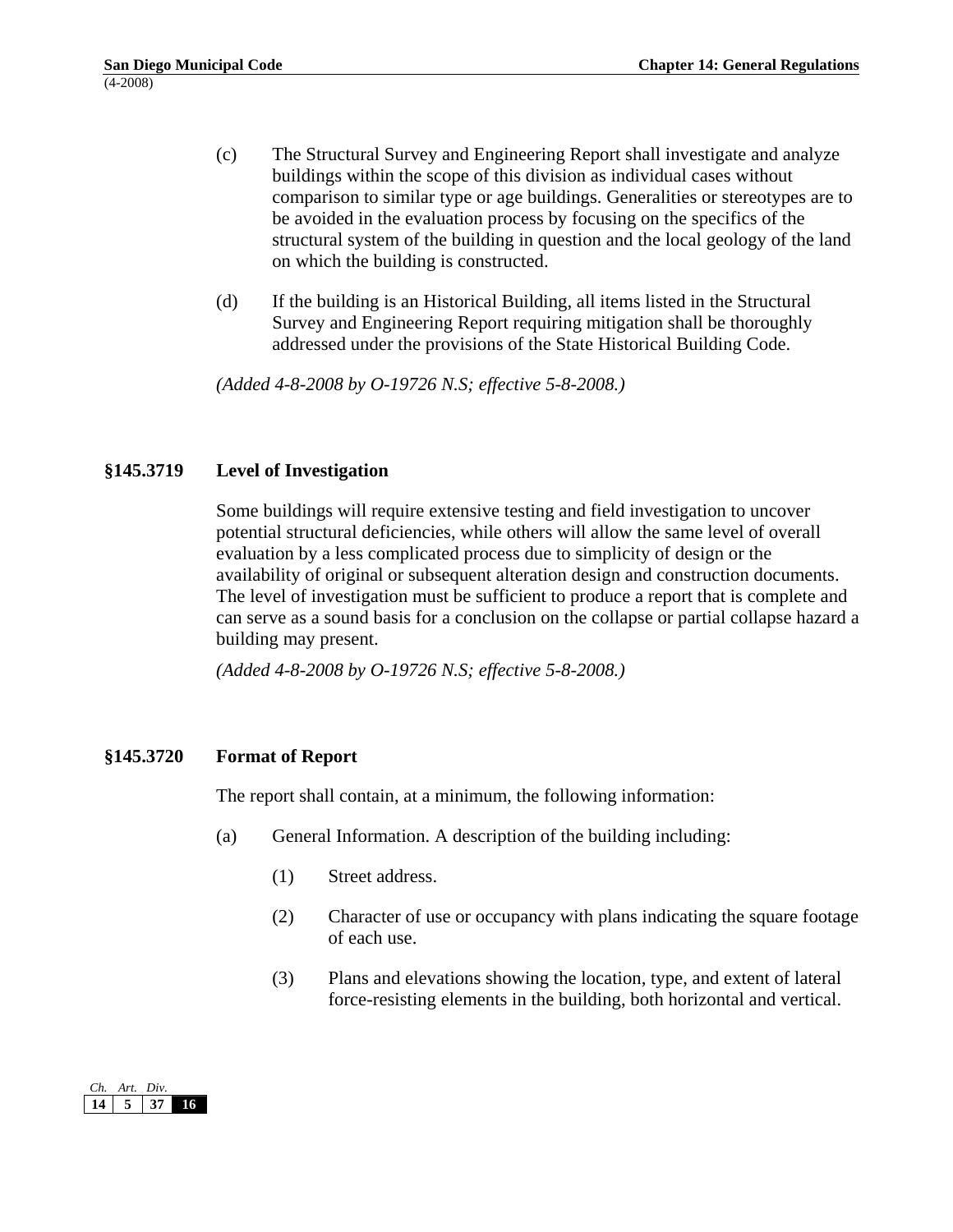- (4) A description of the construction materials used in the structural elements and information regarding their present condition.
- (5) The date of original construction, if known, and the date of any subsequent additions or substantial structural alterations, if known.
- (6) The name and address of the original designer and contractor, if known, and the name and address of the designer and contractor for any subsequent additions or structural alterations, if known.
- (b) Investigation and Evaluation of Structural Systems. All items to be investigated and the methods of investigation for each type of building under consideration.
- (c) Test Reports. All field and laboratory test results. Evaluation of the significance of these test results shall be made with regard to each structural system or typical connection being evaluated. This evaluation may be limited to a statement of the adequacy or inadequacy of the system or connection based on the lateral load demand it would be required to resist by calculation. If tests reveal inadequacy, a conceptual solution must be included in the report.
- (d) Conclusions. Based on the demand/capacity ratio and the specific evaluation items, a statement shall be provided explaining the overall significance of the deficiencies found to exist in the building's lateral force-resisting system regarding potential collapse or partial collapse.
- (e) Recommendations. An appropriate solution that could be used to strengthen the structure to alleviate any collapse or partial collapse threat shall be specified.

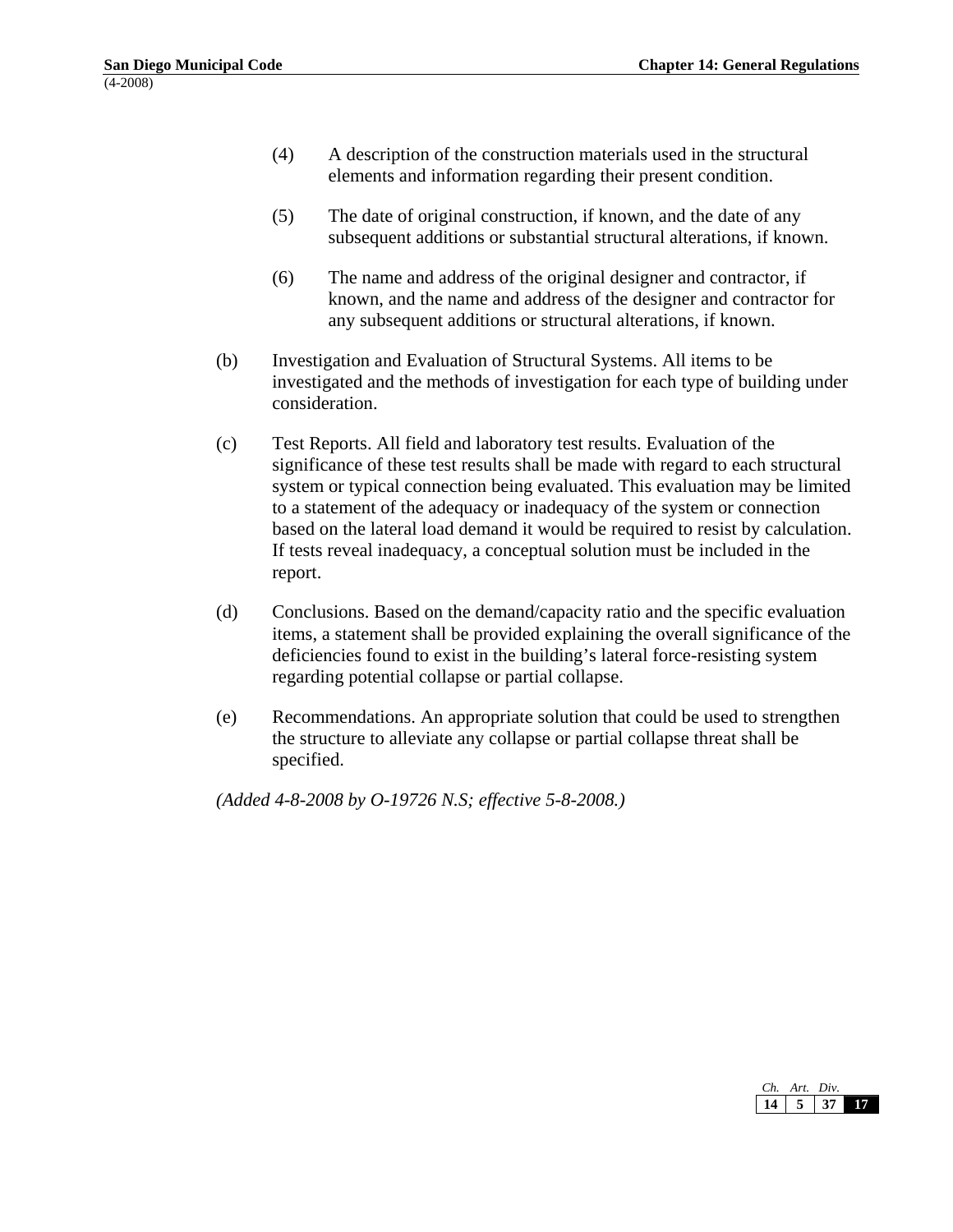## **§145.3721 Exceptions and Alternatives to Content of Report**

Exceptions to the specific items required to be included in the Structural Survey and Engineering Report may be granted by the Building Official upon review of a written request from the engineer or architect preparing the report. The request shall provide evidence that adequate information concerning the required items can be determined by alternate means or that a conclusion can be made about the item without following the solution called for in this division. The purpose of granting exceptions shall be to reduce the costs of disruption that would result from taking required actions when it can be shown that they are unnecessary to provide information available by equivalent means. In no case will an exception be granted that would result in an item not being completely evaluated.

*(Added 4-8-2008 by O-19726 N.S; effective 5-8-2008.)* 

#### **§145.3722 Review and Availability of Structural Survey and Engineering Report**

- (a) The Building Official will review the submitted Structural Survey and Engineering Report for compliance with the requirements of this division.
- (b) The cost of this review shall be covered by a fee assessed from the building owner based on the time required for review. This amount shall be credited to the plan checking fee collected for any future mitigation of structural inadequacies specified in the Structural Survey and Engineering Report.
- (c) Copies of the Structural Survey and Engineering Report shall be made available to the public for a standard fee or may be reviewed at the Development Services Department.

*(Added 4-8-2008 by O-19726 N.S; effective 5-8-2008.)* 

## **§145.3723 Retrofit Guideline Document**

When a Retrofit Guideline Document is required, it shall be submitted within 240 calendar days after the Date of Service of the Order to Comply.

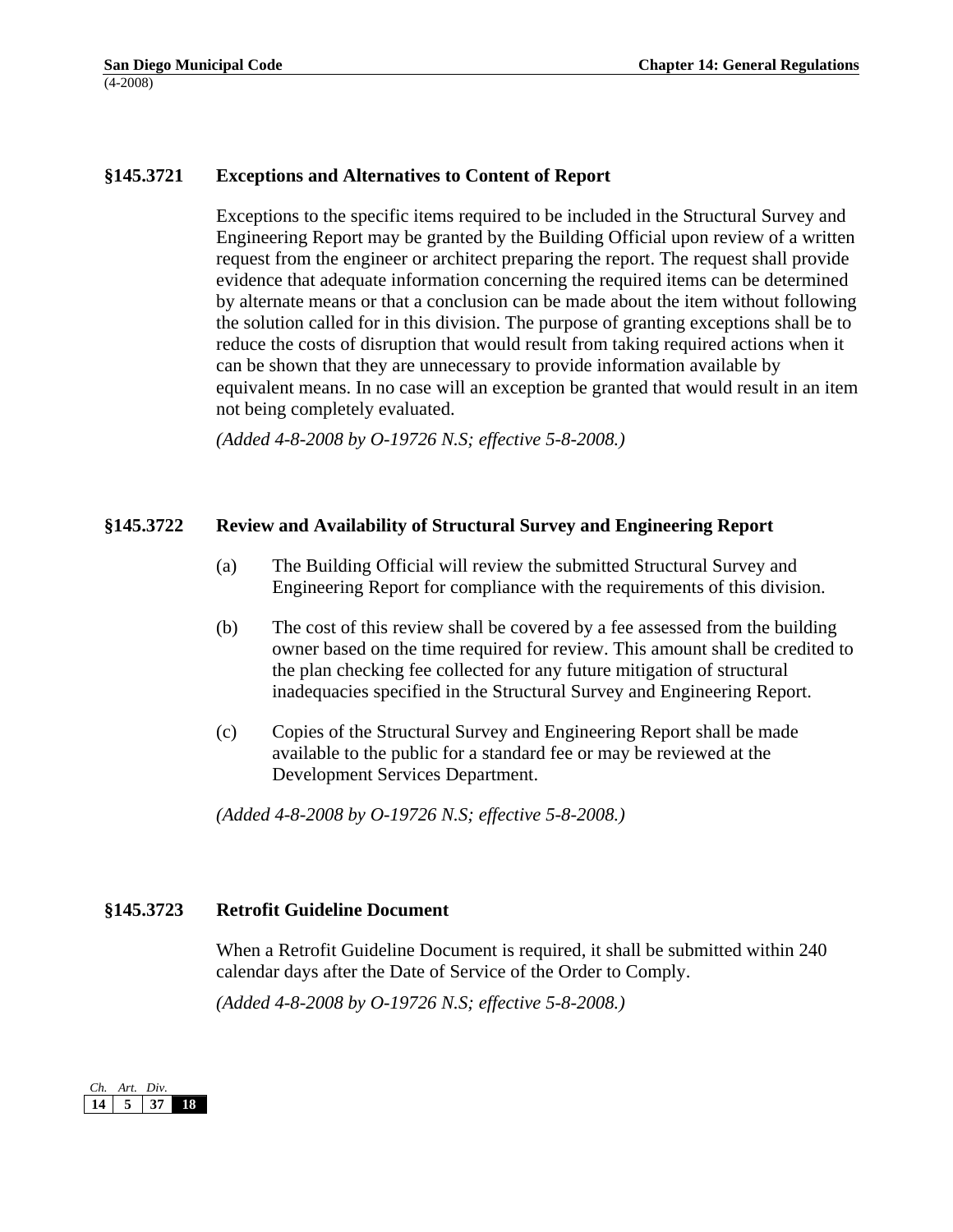## **§145.3724 Regulations for Buildings of Archaic Unreinforced Masonry**

- (a) A building or structure of archaic unreinforced masonry shall comply with the provisions set forth in this section.
- (b) A qualified Historical Building may comply with the State Historical Building Code in order to fulfill the requirements of this section.
- (c) Existing or re-erected walls of unburned clay, adobe, or stone masonry construction shall conform to the following:
	- (1) Walls of unreinforced unburned clay, adobe, or stone masonry shall not exceed the height or length-to-thickness ratio specified in Table No. A1-G of the 2007 California Existing Building Code. The walls shall be provided with a reinforced concrete bond beam at the top that interconnects all walls. The bond beam shall have a minimum depth of 6 inches. The bond beam may have a width equal to the width of the wall less 8 inches, provided the resulting width is not less than 8 inches. Bond beams of other materials or seismic retrofit designs may be used with the approval of the Building Official.

Exterior bearing walls shall have a minimum wall thickness of 18 Inches. Interior adobe partitions shall be a minimum of 10 inches in thickness. No adobe or stone structure may exceed one story in height unless the historic evidence, satisfactory to the Building Official, indicates a two-story height. Bond beams shall be provided at the roof and second floor levels.

- (2) Foundations shall be reinforced concrete under newly reconstructed walls and shall be 50 percent wider than the wall above, soil conditions permitting, except that the foundation wall may be 4 inches less in width than the wall if a rock, burned brick, or stabilized adobe facing is necessary to provide authenticity.
- (3) New or existing unstabilized brick and adobe brick masonry shall test to 75 percent of the compressive strength required of new materials by the 2007 California Building Code. Unstabilized brick shall only be used where existing brick is unstabilized and where the building is not susceptible to flooding conditions or direct exposure. Adobe may be allowed a maximum value of 9 pounds per square inch for shear unless higher values are justified by test.
- (4) Mortar for repointing may be of the same soil composition and stabilization as the brick, in lieu of cement mortar.

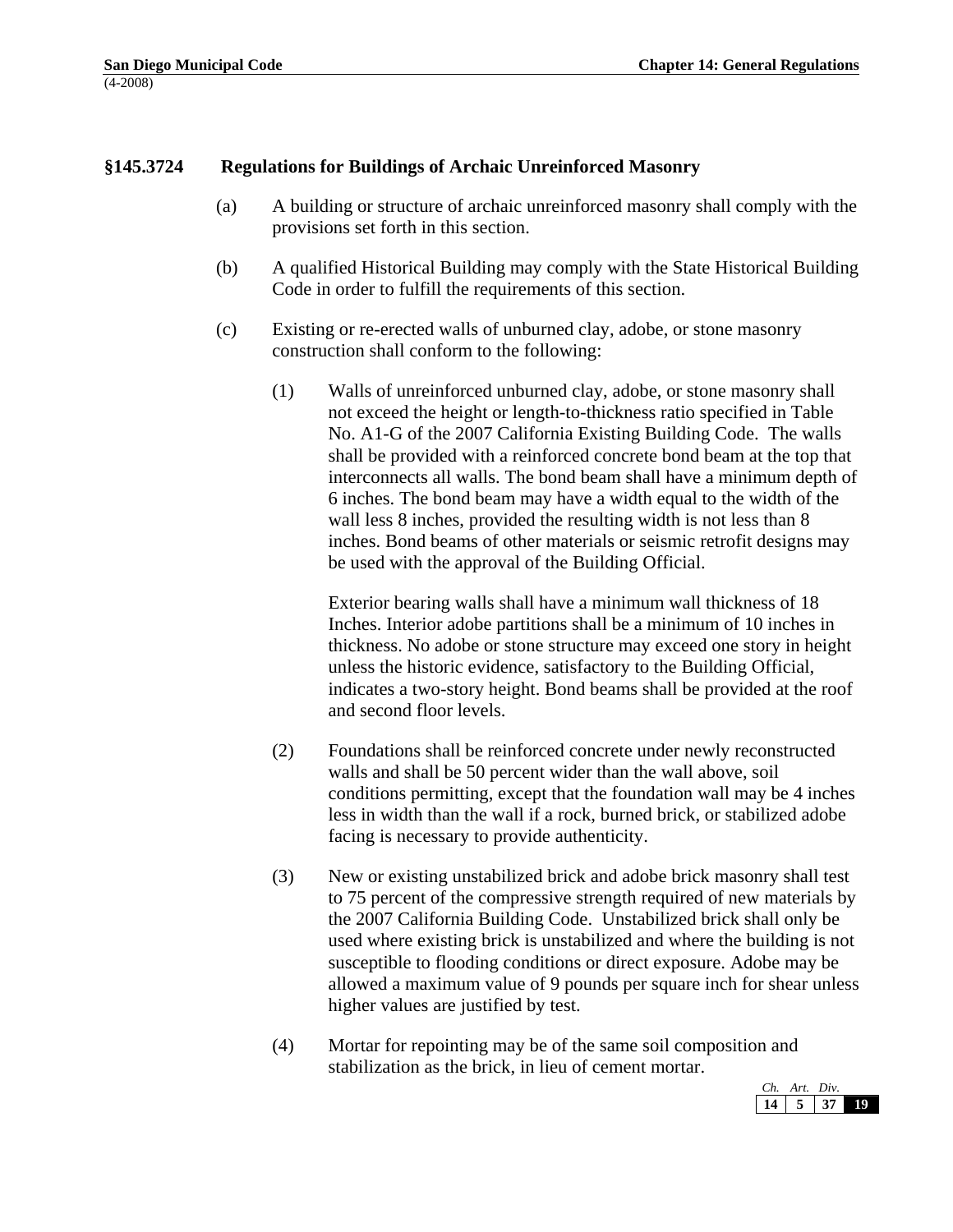(5) Strength values for existing and new materials as specified in the 2007 California Existing Building Code. Strength values for existing materials are provided in Table A1-D and for new materials in Table A1-E of the 2007 California Existing Building Code. Strength values for new materials not specified in the 2007 California Building Code or Table No. A1-E of the 2007 California Existing Building Code shall be based on substantiating research data or engineering judgment, with the approval of the Building Official.

*(Added 4-8-2008 by O-19726 N.S; effective 5-8-2008.)* 

#### **§145.3725 Alternate Materials, Designs, and Methods of Construction**

- (a) Methods of analysis and design, the design values themselves, and the materials and methods of construction must be in accordance with the 2007 California Building Code, except as modified by this division.
- (b) Alternate materials, designs, or methods of construction may be approved and their use authorized by the Building Official in accordance with the provisions of Section 129.0109.
- (c) The proposed materials, designs, or methods of construction must comply with the purposes of this division and be, for the use intended, at least the equivalent of that prescribed in this division in suitability, strength, effectiveness, fire resistance, durability, safety, and sanitation.
- (d) The Building Official may require that sufficient evidence or proof be submitted to substantiate any claims that may be made regarding the use of an alternate.